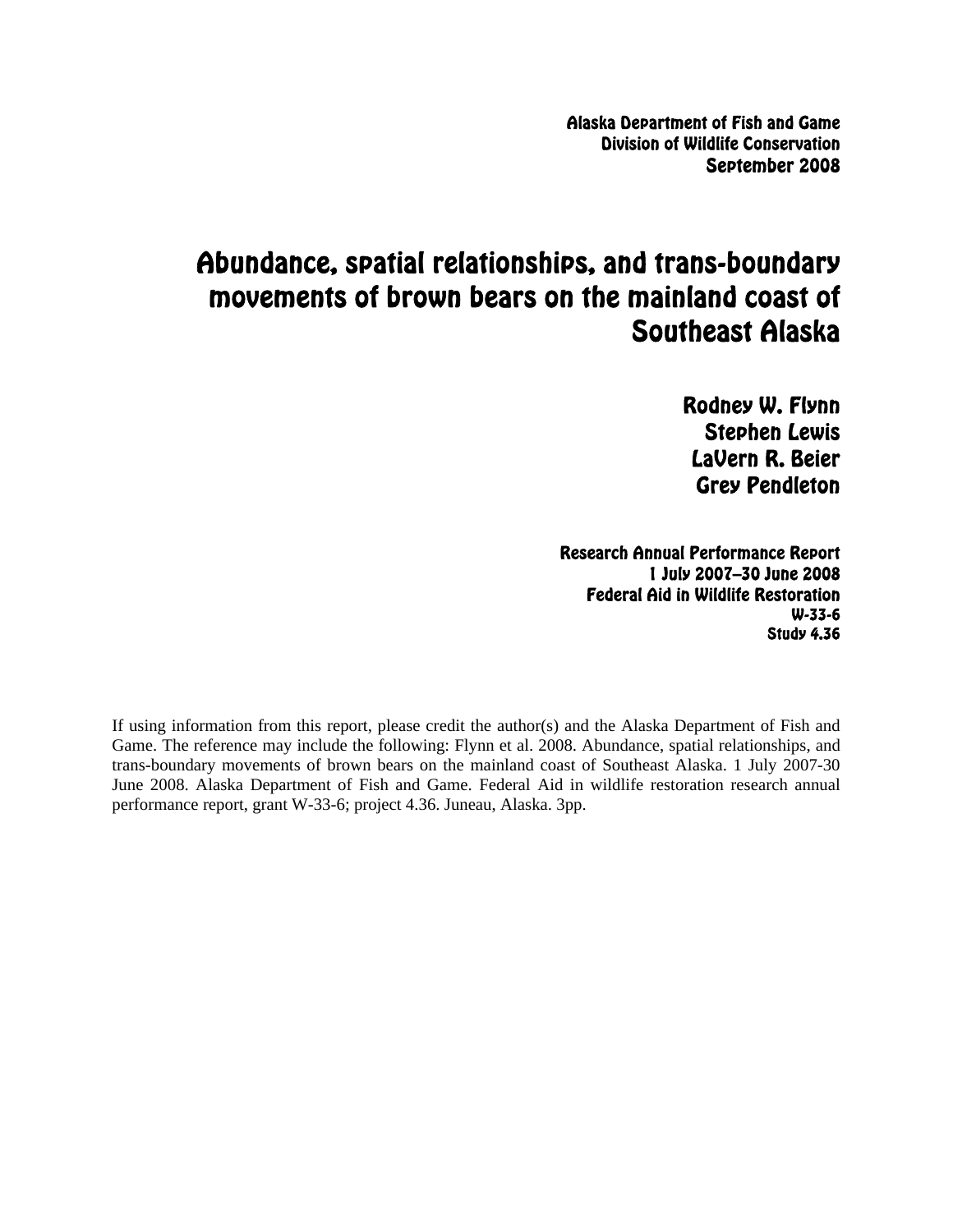**PROJECT TITLE:** Abundance, spatial relationships, and trans-boundary movements of brown bears on the mainland coast of Southeast Alaska

**PRINCIPAL INVESTIGATOR:** Rodney W. Flynn, Coauthors: Stephen Lewis, LaVern R. Beier, and Grey Pendleton

**COOPERATORS:** U.S. Fish and Wildlife Service, U.S. Forest Service

**FEDERAL AID GRANT PROGRAM:** Wildlife Restoration

**GRANT AND SEGMENT NO.** W-33-6

**PROJECT NO. 4.36**

**WORK LOCATION:** Mainland coast of Southeast Alaska from the Stikine River to the Misty Fiords National Monument, including the drainage of the Unuk River

**STATE:** Alaska

**PERIOD:** 1 July 2007 – 30 June 2008

## **I. PROGRESS ON PROJECT OBJECTIVES**

OBJECTIVE 1: Provide project supervision for brown bear studies on the mainland coast, including the preparation of budgets, the planning of field and office activities, data analysis, and report preparation.

This project was initiated in 2005 with funding from contracts with the U.S. Fish and Wildlife Service and the U.S. Forest Service. Progress on the project's study objectives proceeded as planned. Field work for summers 2005, 2006, and 2007 were organized and completed successfully. All data have been compiled and stored for future analyses.

OBJECTIVE 2: Study brown bear movement patterns.

Altogether, 38 individual brown bears have been captured and GPS collars were deployed on 32 of them. Three bears were recaptured in subsequent years for a total of 34 collar years. We have retrieved 27 of the GPS collars that were deployed in 2004 - 2006. The location data from these collars were downloaded and the information summarized. We were unable to retrieve 3 GPS collars because the collars released in difficult terrain and then the VHF transmitters failed prematurely. Additionally, 2 collars did not release as scheduled and the collars are probably still on the bears. The VHF signals from 1 collar were never relocated. One collar is on the ground, but the VHF transmitter is not working correctly, so we haven't been able to retrieve it.

#### **II. SUMMARY OF WORK COMPLETED ON JOBS IDENTIFIED IN ANNUAL PLAN THIS PERIOD**

JOB/ACTIVITY 1A: Prepare annual plan for field work.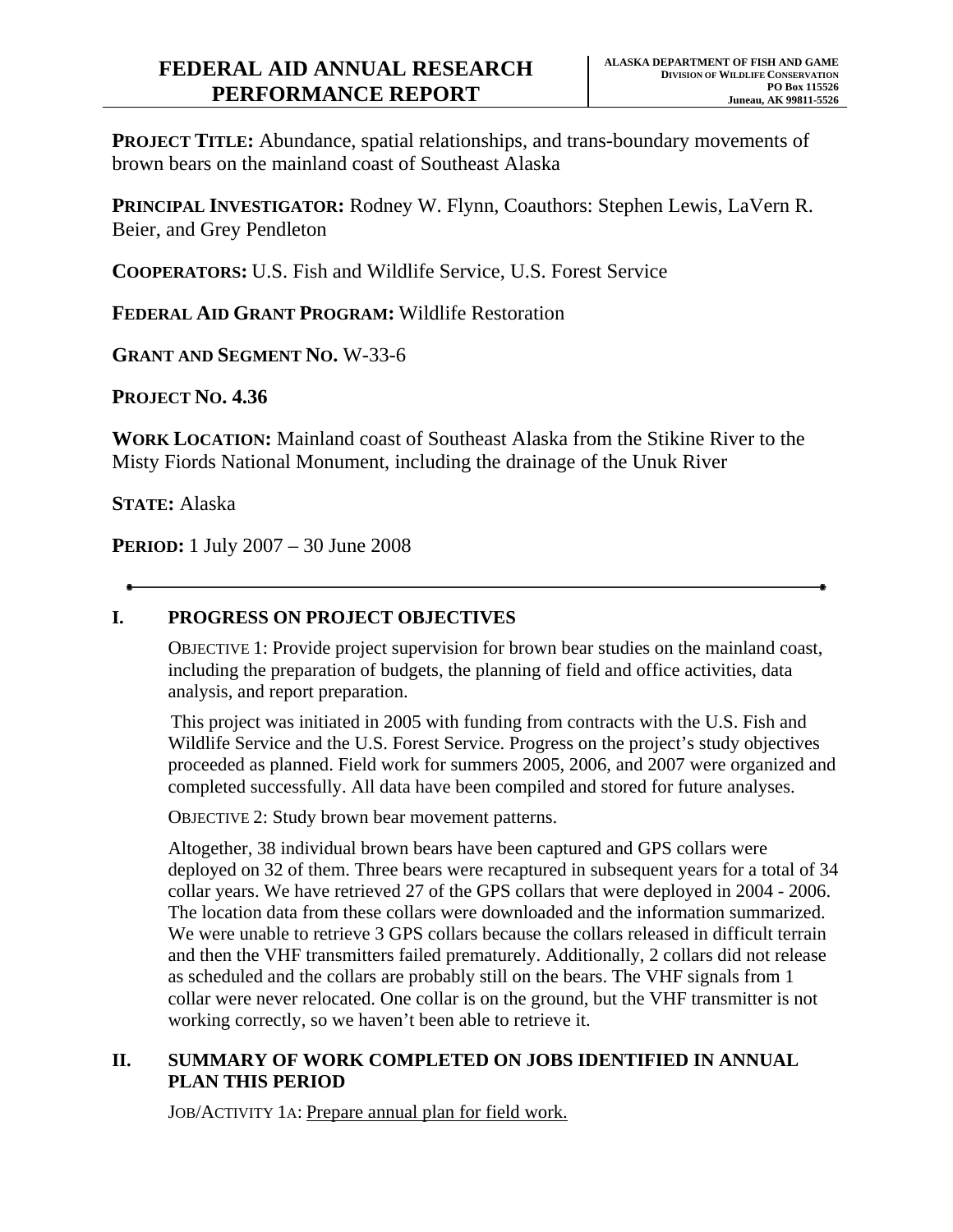The annual work plan was completed and submitted. Progress on the project's study objectives proceeded as planned. Field work for summer 2008 was organized.

JOB/ACTIVITY1B: Compile, organize, and analyze field data using appropriate methods.

We retrieved 13 GPS radiocollars and failed to retrieve 4 others. Two GPS collars did not release as scheduled. The VHF signals from 2 collars were never heard again. One collar was still on the bear and another was on the ground, but the VHF transmitter malfunctioned.

Data from the 13 retrieved GPS collars were downloaded, organized, and summarized. All files were converted to geodatabases using ArcMap GIS software.

JOB/ACTIVITY 1C: Prepare reports as required by other funding sources and manuscripts for professional journals.

No additional reports or manuscripts were completed. The completion date for the other contracts was extended to more coincide with this project.

JOB/ACTIVITY 2A: Deploy GPS collars on up to 10 brown bears in the study area.

We captured and radiocollared 1 male brown bear in the Unuk River drainage during 10 days of effort. High water and abundant spawning salmon resulted in the bears being difficult to foot snare, so we did not achieve our target.

JOB/ACTIVITY 2B: Retrieve collars at the end of the data collection period.

We retrieved 13 GPS radiocollars that had been deployed in 2006.

## **III. ADDITIONAL FEDERAL AID-FUNDED WORK NOT DESCRIBED ABOVE THAT WAS ACCOMPLISHED ON THIS PROJECT DURING THIS SEGMENT PERIOD**

None.

#### **IV. PUBLICATIONS**

None.

## **V. RECOMMENDATIONS FOR THIS PROJECT**

The project is progressing as scheduled. The field work has been completed and the focus will be on data analysis and report preparation.